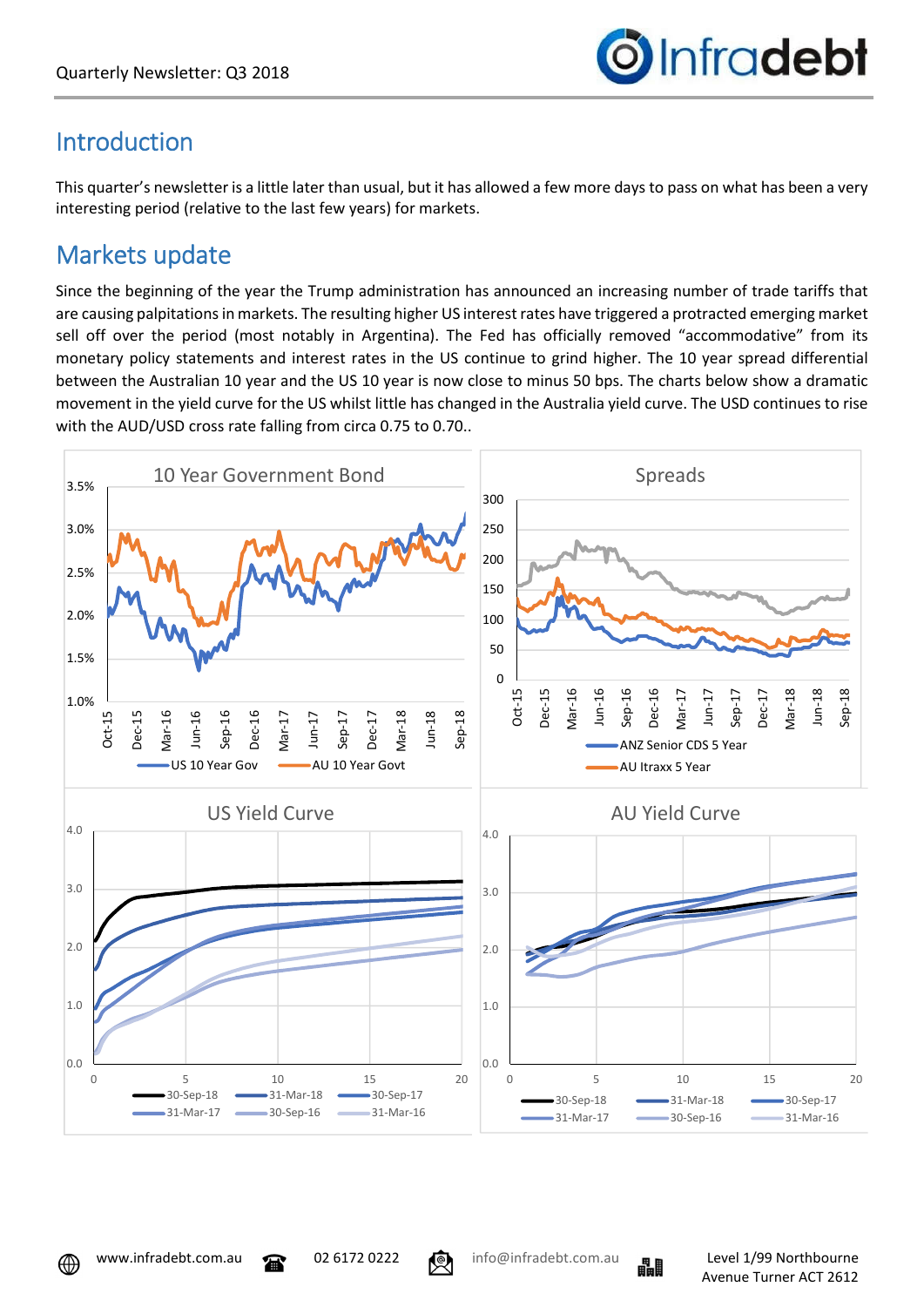

#### New issuance and refinancing

The table below provides a list of publicly available deals.

| Date      | Borrower                                         | Instrument | Size (m)    | Term<br>(Yrs)  | Curr.      | Pricing/Notes               |
|-----------|--------------------------------------------------|------------|-------------|----------------|------------|-----------------------------|
| September | Endeavour<br>Energy                              | Loan       | 800/100     | 7/12           | <b>AUD</b> | Refinance                   |
| September | Royal North<br>Shore Hospital                    | Loan       | 1,044       | ?              | <b>AUD</b> | Refinance                   |
| August    | Ausnet                                           | Loan       | 300/100/300 | 5/6/7          | <b>AUD</b> | Refinance                   |
| August    | Transurban                                       | Loan       | 1,000       | <b>Bridge</b>  | <b>AUD</b> | <b>Bridge</b>               |
| August    | Victorian Land<br>Registry                       | Loan       | 1,600       |                |            |                             |
| August    | <b>Collgar Wind</b><br>Farm                      | Loan       | 475         |                |            |                             |
| August    | Port of Brisbane                                 | Loan       | 100/200/150 | 3/5/7          | <b>AUD</b> | Refinance                   |
| August    | <b>Newcastle Coal</b><br>Infrastructure<br>Group | Loan       | 200         | $\overline{7}$ | <b>AUD</b> | Refinance                   |
| July      | Numurkah Solar<br>Farm                           | Loan       | 112         | 16             | <b>AUD</b> | 60% contracted.<br>BBSY+160 |
| July      | Port of<br>Newcastle                             | Loan       | 1,000       | 3/5            | <b>AUD</b> | Refinance. BBSY+170         |
| July      | White Rock<br>Wind Farm                          | Loan       | 280         | 5              | <b>AUD</b> | BBSY+160                    |
| July      | Crookwell II<br>Wind Farm                        | Loan       | 200         |                | <b>AUD</b> |                             |
| July      | Granville<br>Harbour Wind<br>Farm                | Loan       | 113         | 5              | <b>AUD</b> | BBSY+160                    |

#### Equity and other news

- The Transurban consortium were the winning bidders for 51% ownership of Wextconnex. The consortium includes Transurban (50%), AustralianSuper (20.5%), Canada Pension Plan Investment Board (20.5%) and Tawreed Investments (9%). Transurban is raising the bulk of the purchase consideration through equity – A\$4.2bn via a 10-for-57 accelerated pro rata renounceable entitlement offer plus A\$600m through a placement to AustralianSuper and Tawreed. It is the largest transport project in the city since the Sydney Harbour Bridge, which was completed in 1932.
- First State Super are the winning bidders for the 40-year Victorian Land Titles concession for \$2.86 billion. The concessions allows First State Super to levy fees on property ownership registrations in Victoria (currently



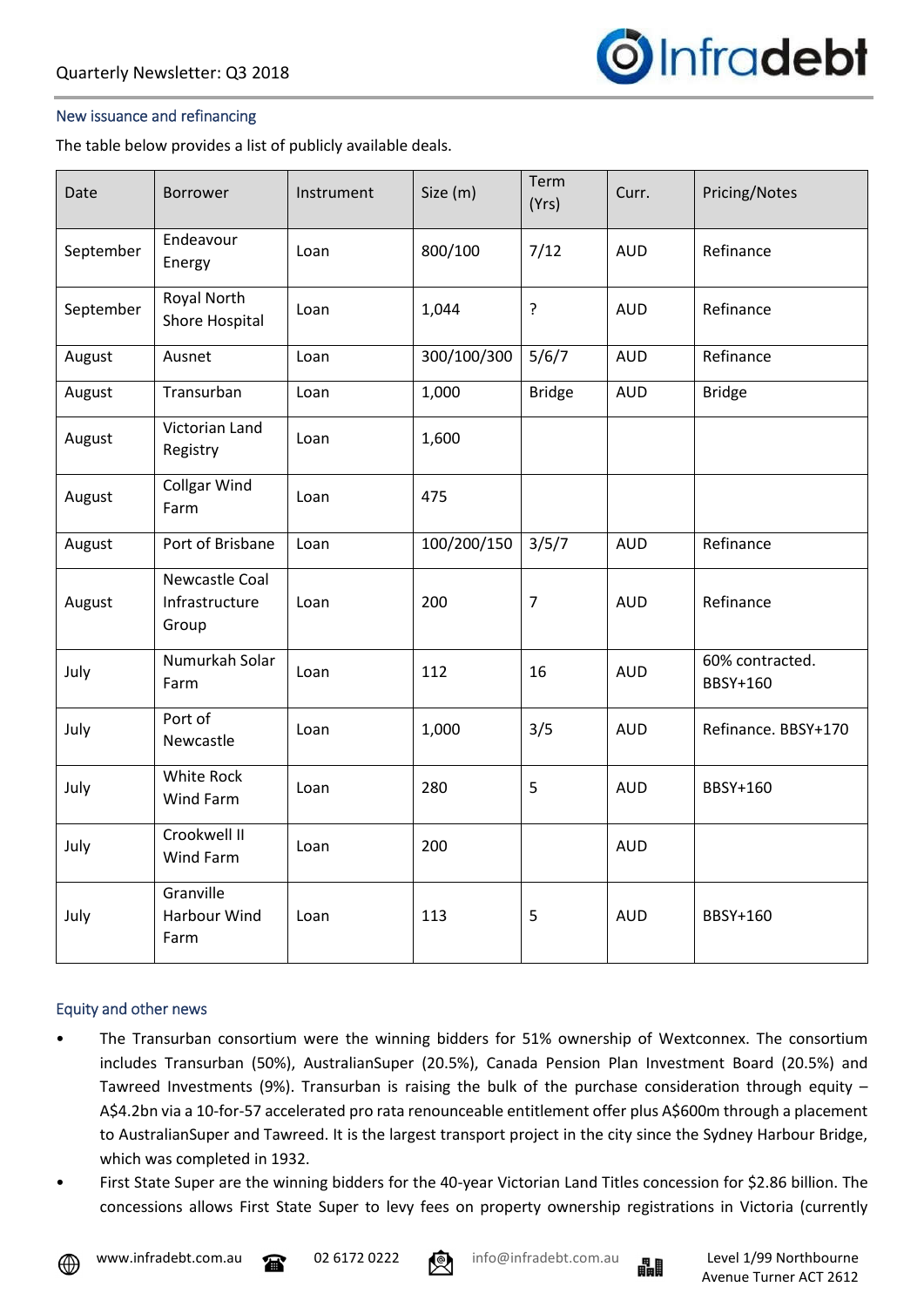

Australia's fastest growing State). The state government will keep control of essential services, such as land subdivisions applications and estate registrar services.

### Funding squeeze

Operating toll road assets are an attractive low volatility sector for infrastructure investors. They benefit from high operating margins and long concession lives which leads to high quality forecastable cash flows. History has demonstrated that revenue volatility of existing toll roads is very low. Qualities that lead to their low risk profile are:

- Monopoly type characteristics with long term concessions from Government,
- Low demand elasticity and resilience to economic fluctuations,
- Predictable mechanisms for tariff increases to sustain revenues over the long term, and
- Typically well-established competitive dynamics with other methods of transportation.

New build toll roads have been a high risk proposition in recently history. Over the past 20 years there have been a significant number of greenfield toll road bankruptcies in Australia and around the globe due to over optimistic traffic forecasts. Every patronage troll road opened since 2005 has underperformed the base case traffic forecast. The average under performance is 50%.

| <b>Toll Facility</b>             | <b>Opening Volume</b><br>(Daily Forecast) | <b>Opening Volume</b><br>(Daily Actual) | Ratio<br>(Actual/Forecast) |
|----------------------------------|-------------------------------------------|-----------------------------------------|----------------------------|
| <b>Cross City Tunnel, Sydney</b> | 85,000                                    | 27,000                                  | 0.32                       |
| Lane Cove Tunnel, Sydney         | 104,786                                   | 44,420                                  | 0.42                       |
| Clem7, Brisbane                  | 60,000                                    | 26,711                                  | 0.45                       |
| Airport Link, Brisbane           | 135,000                                   | 47,000                                  | 0.35                       |
| Eastern Distributor, Sydney      | 33,000                                    | 27,000                                  | 0.82                       |
| M2 (Hills), Sydney               | 72,000                                    | 40,000                                  | 0.56                       |
| M7 (Westlink), Sydney            | 196,500                                   | 94,808                                  | 0.48                       |
| EastLink, Melbourne              | 259,000                                   | 149,000                                 | 0.58                       |

Source: Black (2014).

Over the last decade the market has lost appetite for patronage risk on new build toll roads. The Governments response was to move to availability payment structures such as on Peninsula Link in Victoria and Transmission Gully in New Zealand. For Westconnex the New South Wales Government has built a portion of Stage 1 (M4 West) before selling the rest of the concession. The procurement of Westconnex seems to be a partial movement back to the private sector adopting a level of patronage risk.

Transurban have majority ownership of all other existing Sydney toll roads - Lane Cove, Cross City tunnel, M2, M7 (50%), M5 (50%) and the M1 Eastern Distributor (75%). Given their ownership of the existing toll road network they would have the best visibility on potential patronage over all other bidders. They are also the only bidder with potential synergies with an existing network (both in terms of operating costs as well as from a cost of capital perspective). The traffic history of the M4 West and M5 West and East available to Transurban, which significantly reduces patronage forecast risk.

In terms of the deal, the Transurban consortium will acquired 51% of WestConnex for \$9.3 billion with the remainder staying in ownership of the NSW Government. Total enterprise value is \$18.2 billion. The Project is predominately a greenfield project and widening of the existing M4 and M5 motorway as well as linking the two motorways together around the Sydney CBD, Sydney Airport and Port Botany. The Project has a concession to the end of 2060 and is for









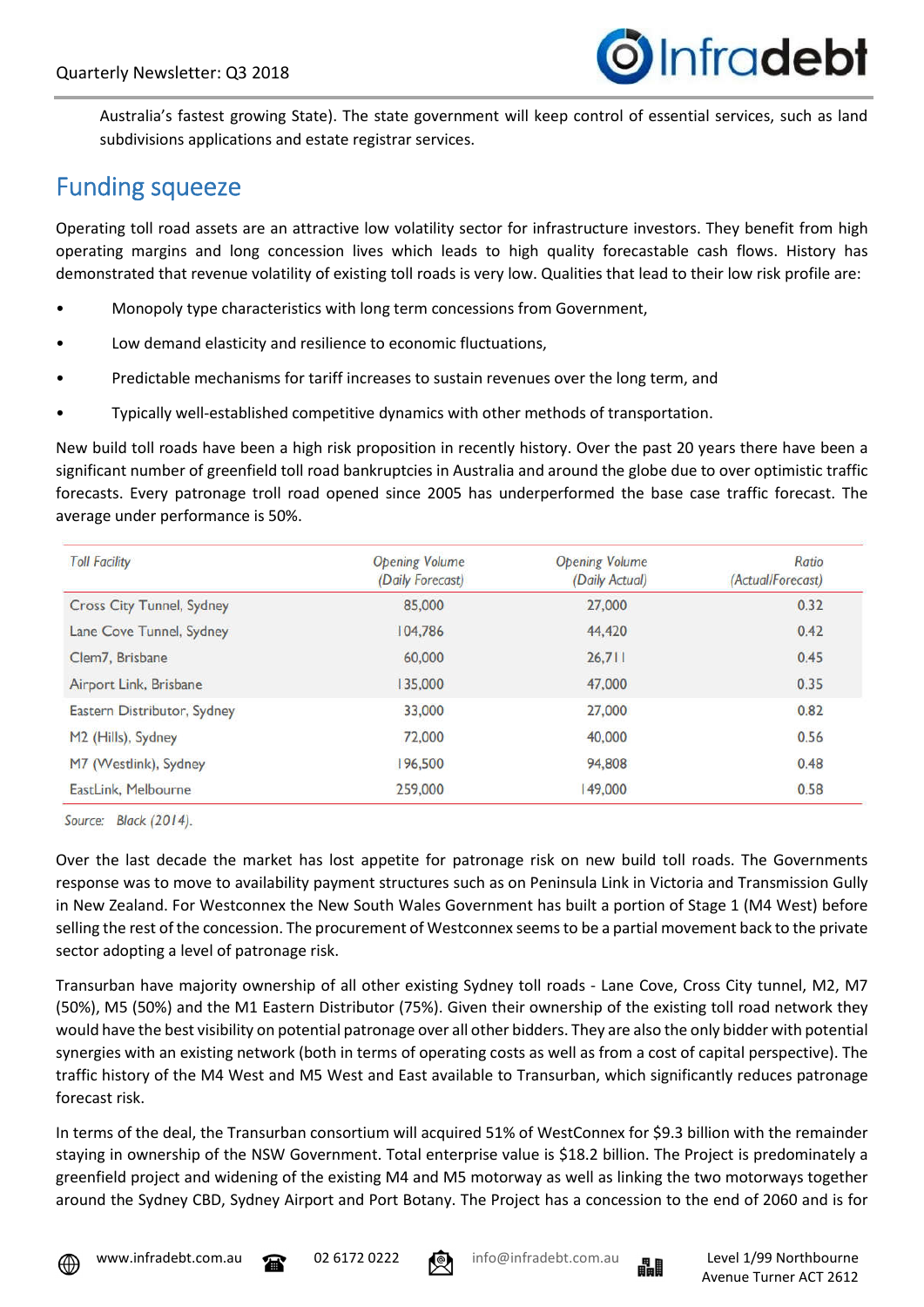

388 km of lane highway (or 33 km of motorway). The first full year of operations is expected to be in 2028. Toll escalation under the concession is a greater of CPI or 4% until 2040 and the greater of CPI or 0% after.

The major components of the concession are broken into 3 stages,

- 1. Stage 1: M4 concession
	- a. M4 west (widening) completed July 2017
	- b. M4 east (new) expected completion late FY 2019
- 2. Stage 2: M5 concession
	- a. M5 east (new) expected mid FY 2021

b. M5 west (existing) - concession to be included in Westconnex from 2026. Currently owned by Interlink Roads (which includes Transurban and other Superfunds)

- 3. Stage 3: M4-M5 link concession and Rozelle Interchange
	- a. M4-M5 link (new) expected late FY 2023
	- b. Rozelle interchange (new) expected FY 2025

Transurban has given guidance that they expect the Westconnex concession to almost double the amount of revenue from their existing Sydney toll roads. The level of forecast EBITDA has not been disclosed but guidance has been provided that it is somewhere in line with their past acquisitions. The Cross City Tunnel was acquired in March 2014 at 18x EBITDA and Airportlink M7 was acquired in November 2015 at 28x. Presumably the acquisition multiple is somewhere around 28x – although exactly how to calculate an EBITDA multiple on a project that doesn't reach full operations for almost a decade is slightly tricky.

Transurban claim that 6% of forecast revenue is entirely greenfield with the remainder an overlap of existing brownfield sites or well developed travel patterns. The greenfield site is contained within stage 3 where there seems to be significant demand given the connections to Port Botany and Sydney Airport. In theory Transurban should have all the data available to it given it runs the existing brownfield network.

It will be fascinating to watch how this plays out over the years. Infradebt's view is that 28x is a very high multiple to pay particularly into the headwind of rising base rates (a headwind for all infrastructure in general), but against this there are several compelling features in relation to the transaction structure, and certainly whilst high this comparable to other core infrastructure transactions completed of late.

### Long term interest rates vs nominal GDP growth redux

Back in Q1 2015 we published an article looking at the long-term relationships between 10 year bond rates and nominal GDP. Economic theory suggests on average risk free interest rates (proxied by the 10 year bond rate) should match the long-term nominal growth rate in the economy (proxied by nominal GDP).

In our 2015 article we provided two graphs of this relationship since the 1970s – one for the US and the other for Australia. These charts showed the relationship had held pretty well over time – but over the last few years a big gap had opened up – with 10 year bond rates well below nominal GDP. See below for the charts from our 2015 article.







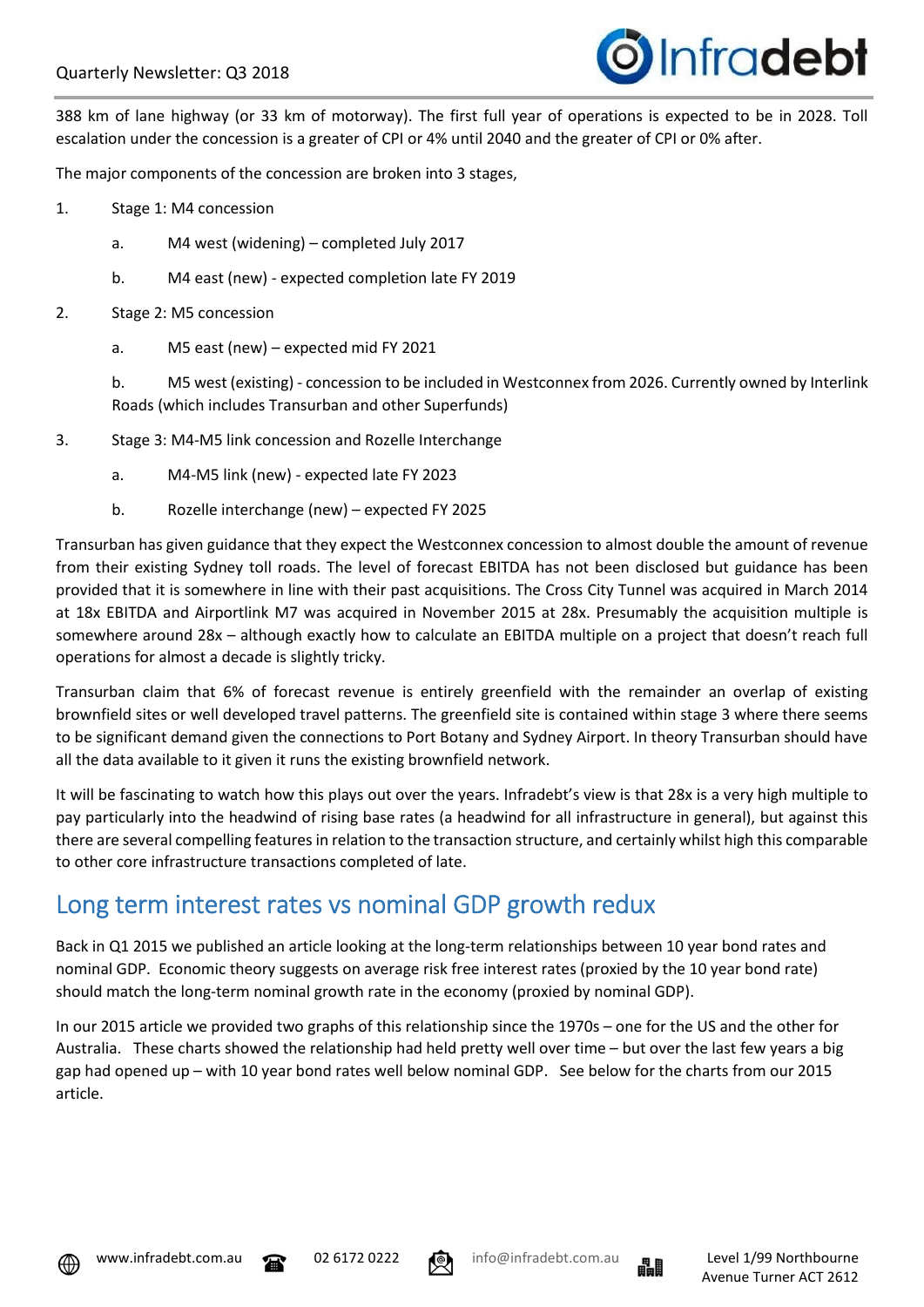







In the 3½ years since, rates have remained low. However, US rates have moved up decisively over the past 6 months and now have closed the gap with nominal GDP – see the chart below. Score 1 for economic theory!



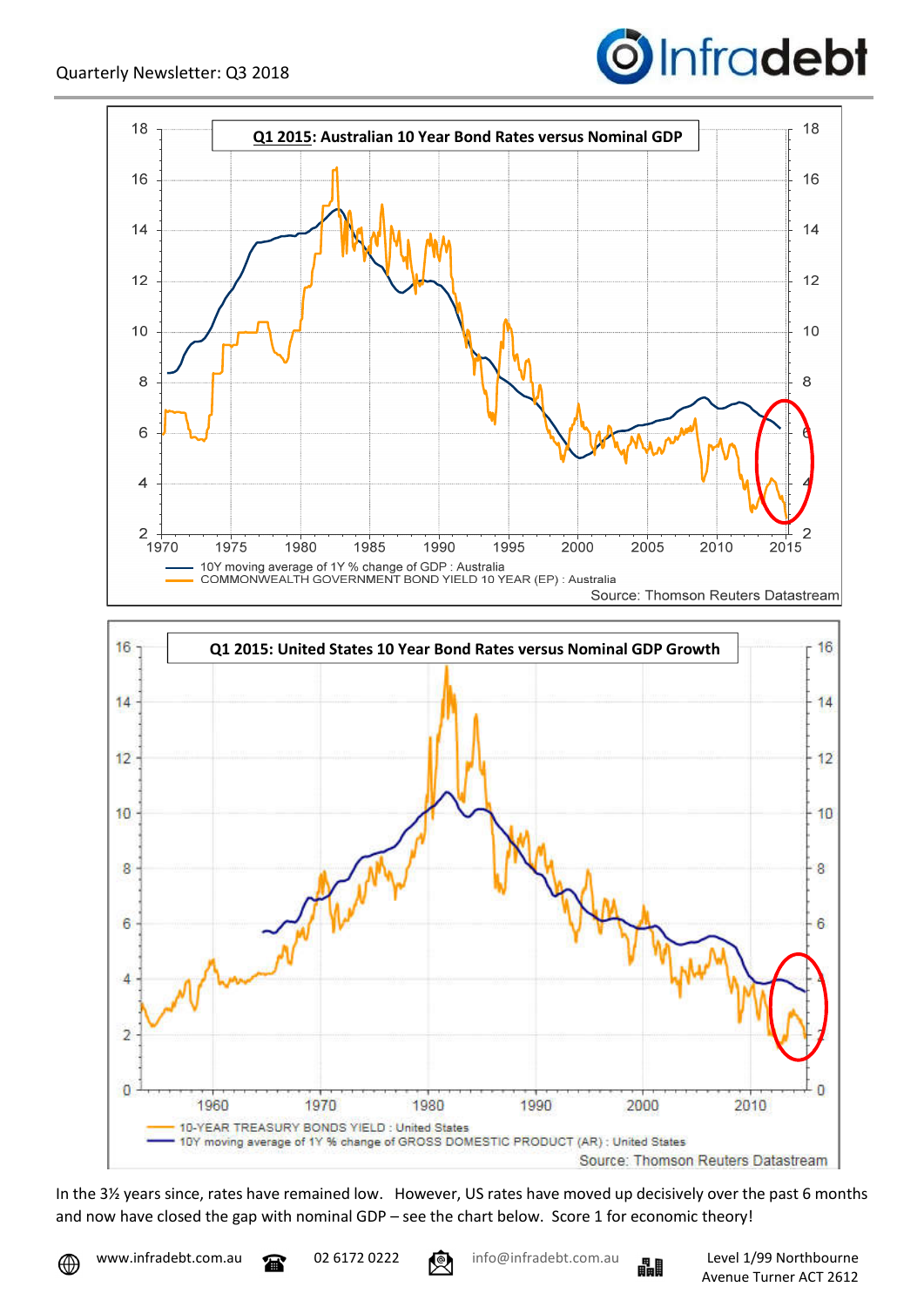



However, the theory doesn't seem to apply in Australia. While Australian 10 year bond rates have moved up modestly compared to their all-time lows, they are still well below the levels implied by trends in nominal GDP growth.

The interesting question is will this gap close, and if so, will it be due to higher bond rates, lower GDP growth or lower inflation. These are important questions for infrastructure investors.